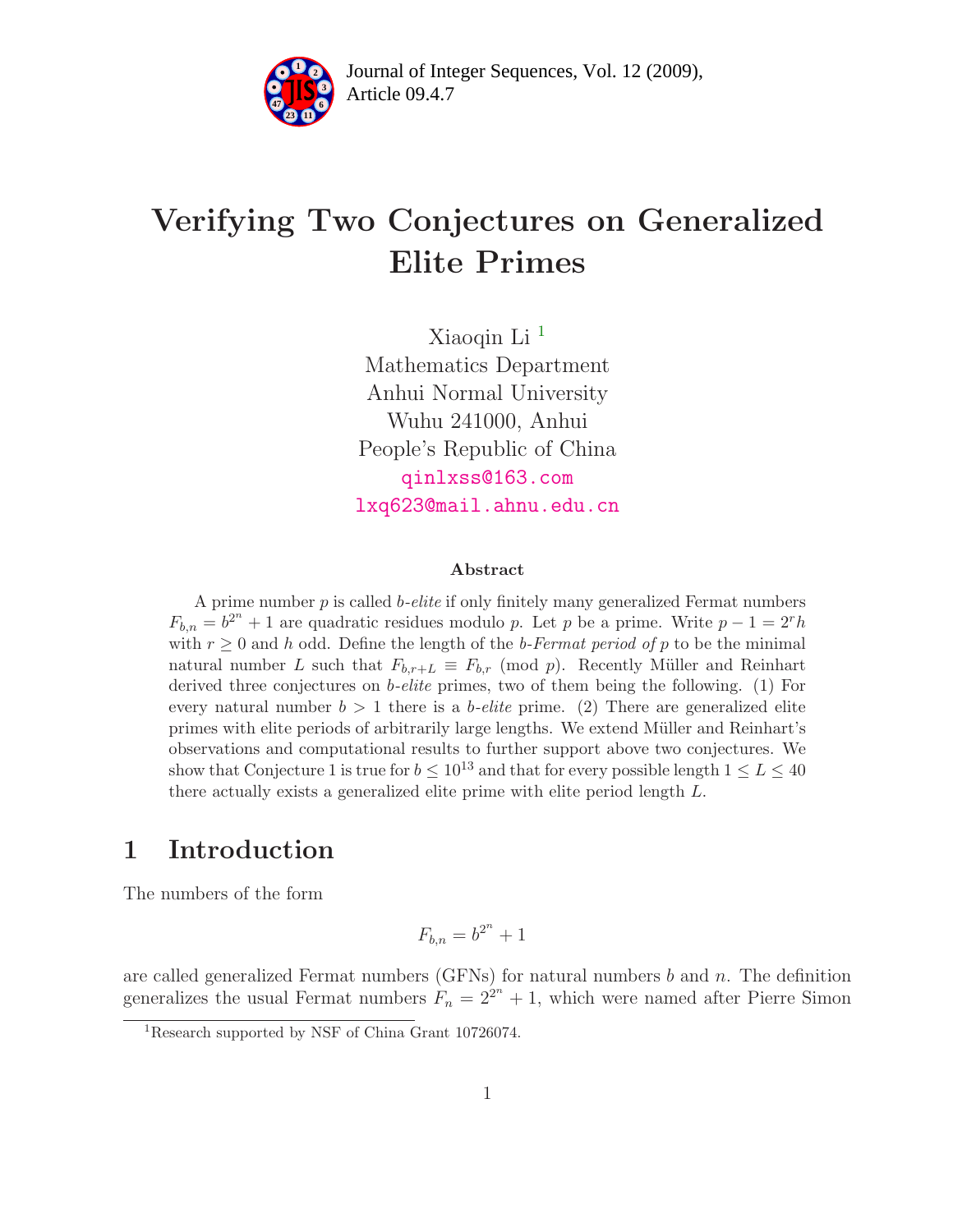de Fermat (1601-1665). A lot of research has been done on Fermat numbers and their generalization since then (see  $[2, 6, 7, 8]$  $[2, 6, 7, 8]$  $[2, 6, 7, 8]$  $[2, 6, 7, 8]$  $[2, 6, 7, 8]$  $[2, 6, 7, 8]$ ).

In 1986 Aigner  $[1]$  called a prime number p *elite* if only finitely many Fermat numbers  $F_n$  are quadratic residues modulo p, i.e., there is an integer index m for which all  $F_n$  with  $n > m$  are quadratic non-residues modulo p. He discovered only 14 such prime numbers less than  $3.5 \cdot 10^7$ . More computational effort yielded all 27 elites up to  $2.5 \cdot 10^{12}$  together with some 60 much larger numbers [\[3,](#page-11-2) [4,](#page-11-3) [9\]](#page-12-3). These prime numbers are summarized in sequence [A102742](http://www.research.att.com/cgi-bin/access.cgi/as/~njas/sequences/eisA.cgi?Anum=A102742) of Sloane's On-Line Encyclopedia of Integer Sequences [\[13\]](#page-12-4).

Müller and Reinhart [\[10\]](#page-12-5) generalized Aigner's concept of elite primes in analogy to that of Fermat numbers.

**Definition 1.1.** ([\[10,](#page-12-5) Definition 1.1]). Let p be a prime number and  $b \ge 2$  be a natural number. Then p is called a b-elite prime if there exists a natural number  $m$ , such that for all  $n \geq m$  the GFNs  $F_{b,n}$  are quadratic non-residues modulo p.

By the recurrence relation

<span id="page-1-3"></span>
$$
F_{b,n+1} = (F_{b,n} - 1)^2 + 1,\tag{1}
$$

<span id="page-1-4"></span>one sees that the congruences  $F_{b,n}$  (mod p) eventually become periodic. Write  $p-1=2<sup>r</sup>h$ with  $r \geq 0$  and h odd. Then this period – Müller and Reinhart [\[10\]](#page-12-5) called it b-Fermat period of p – begins at latest with the term  $F_{b,r}$ . So there has to be a minimal natural number L such that

$$
F_{b,r+L} \equiv F_{b,r} \pmod{p},\tag{2}
$$

which they [\[10\]](#page-12-5) call the length of the b-Fermat period of p. The terms  $F_{b,n}(\text{mod }p)$  for  $n = r, \ldots, r + L - 1$  are the *b*-Fermat remainders of p.

Therefore, a prime number  $p$  is *b*-elite if and only if all  $L$  *b*-Fermat remainders are quadratic non-residues modulo p. It is moreover known that for all p it is a necessary condition for eliteness with  $L > 1$  that L is an even number smaller than  $\frac{p+1}{4}$  (compare [\[10\]](#page-12-5)).

Müller and Reinhart  $[10]$  gave fundamental observations on b-elite primes and presented selected computational results from which three conjectures are derived, two of them being the following.

<span id="page-1-1"></span><span id="page-1-0"></span>**Conjecture 1.** [\[10,](#page-12-5) Conjecture 4.1] For every natural number  $b > 1$  there is a b-elite prime.

Conjecture 2. [\[10,](#page-12-5) Conjecture 4.2] There are generalized elite primes with elite periods of arbitrarily large lengths.

Concerning Conjecture [1,](#page-1-0) Müller and Reinhart  $[10]$  observed that most of the bases b actually have the prime 3 or 5 as *b-elite* – only the bases  $b \equiv 0 \pmod{15}$  do not belong to one of these two "trivial" families. Conjecture [2](#page-1-1) seems to be supported by their computations. They [\[10\]](#page-12-5) proved the following Lemma [1.1.](#page-1-2)

<span id="page-1-5"></span><span id="page-1-2"></span>Lemma 1.1. For every

$$
L \in \mathcal{L}_1 = \{1, 2, 4, 6, 8, 10, 12\},\tag{3}
$$

there is a generalized elite prime  $p < 10^4$  with elite period length L.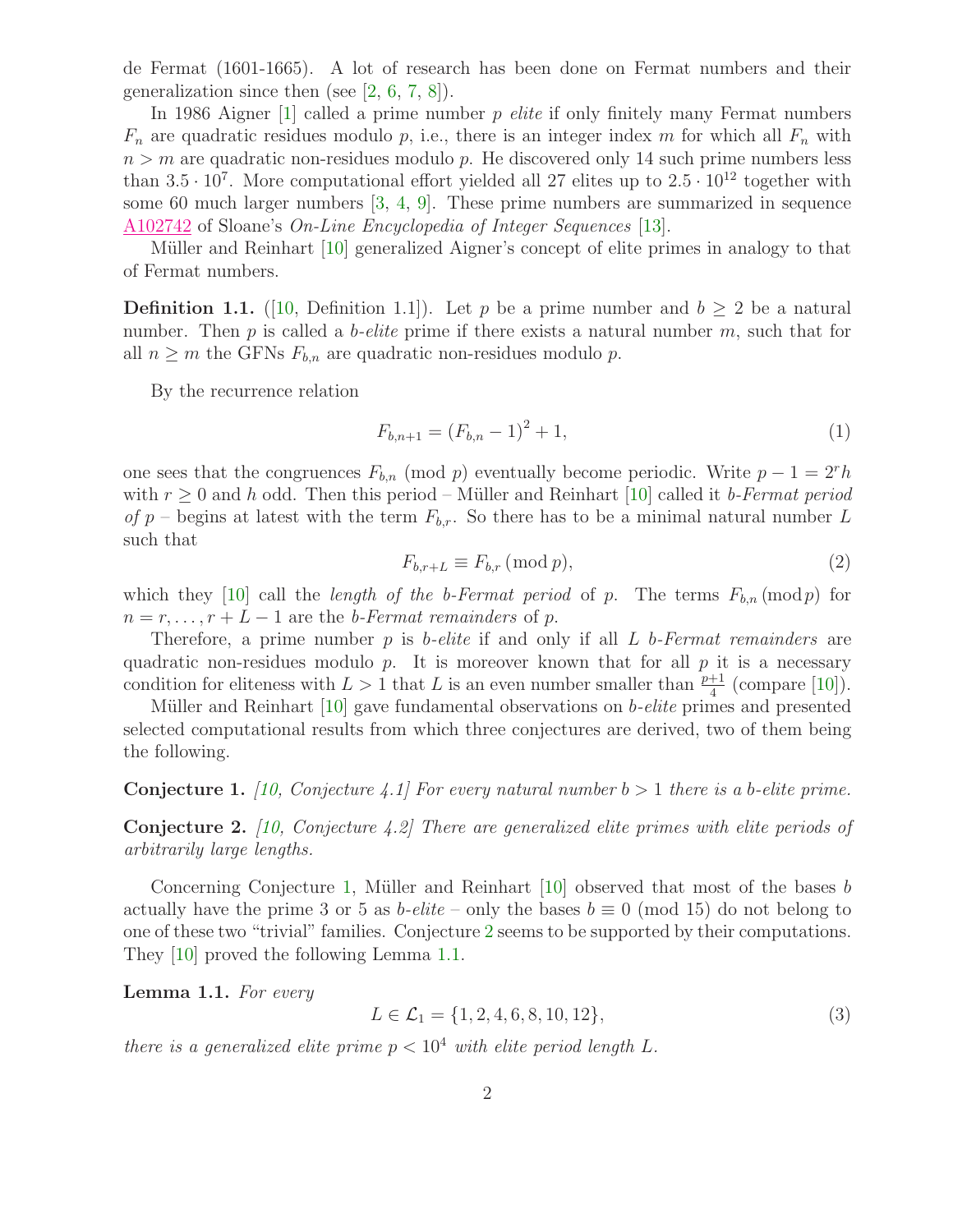The main purpose of this paper is to extend Müller and Reinhart's observations and computational results to give further support to the two conjectures above. We state our main results as the following two Theorems.

<span id="page-2-2"></span>**Theorem 1.** Conjecture 1 is true for  $1 < b \leq 10^{13}$ . More precisely, for every natural number  $1 < b < 10^{13}$ , there is a b-elite prime  $p < 472166881$ .

<span id="page-2-0"></span>Theorem 2. For every

 $L \in \{1, 2, 4, 6, 8, 10, 12, 14, 16, 18, 20, 22, 24, 26, 28, 30, 32, 34, 36, 38, 40\},\$ 

there is a generalized elite prime  $p \leq 100663393$  with elite period length L.

In Section 2 we give an algorithm to test the b-eliteness of p for given  $b \geq 2$  and prime p. The main tool of our algorithm is the Legendre symbol. Comparison of effectiveness with Müller's method for testing the 2-eliteness of  $p$  is given, see Remark [2.2.](#page-3-0)

In Section 3 we prove Theorem 1. We first propose a sufficient and necessary condition on base  $b \geq 2$  to which there is a *b-elite* prime  $p \in \{3, 5, 7, 11, 13, 19, 41, 641\}$ . Using the condition and the Chinese Remainder Theorem, it is easy to compute a set  $\mathcal R$  with cardinality  $|\mathcal{R}| = 3667599$  such that Conjecture [1](#page-1-0) is already true for those bases b such that b ( mod m)  $\notin$ R, where  $m = 3 \cdot 5 \cdot 7 \cdot 11 \cdot 13 \cdot 19 \cdot 41 \cdot 641 = 7497575085$ . Thus we only need to consider the bases b with  $b \pmod{m} \in \mathcal{R}$ . We then give an algorithm to find the smallest b-elite prime  $P_b$ for each base  $b = um + b_i \leq 10^{13}$  with  $b_i \in \mathcal{R}$ . At last we tabulate  $\overline{P}(B)$  and the smallest b with  $P_b = \overline{P}(B)$  for  $B = 10^{10}, 10^{11}, 10^{12}, 10^{13}$ , where  $\overline{P}(B)$  is defined by [\(15\)](#page-6-0) in section 3. In particular, we have  $P(10^{13}) = 472166881 = P_{9703200080805}$ . Theorem 1 follows.

<span id="page-2-3"></span>In Section 4 we prove Theorem 2. At first we compute all the elite periods of every generalized elite prime  $p < 10^7$  based on the method described by Müller and Reinhart [\[10\]](#page-12-5). As a result we find some elite period lengths

<span id="page-2-1"></span>
$$
L \in \mathcal{L}_2 = \{14, 16, 18, 20, 22, 24, 26, 28, 30, 36\}.
$$
\n
$$
(4)
$$

For every  $L \in \mathcal{L}_2$ , we tabulate  $P(L)$  and the smallest b to which  $P(L)$  is elite with length L, where  $P(L)$  is defined by [\(17\)](#page-7-0) in section 4. In particular we have  $P(36) = 742073$  (the smallest base  $b = 5369$ . We also give a new method to find some elite primes with elite period lengths 32,34,38 and 40, where  $L = 40$  is realized by the elite prime  $p = 100663393$  (the smallest base  $b = 54712$  $b = 54712$ . Thus Theorem 2 follows.

### 2 A b-eliteness testing algorithm

Let  $b > 1$  be an integer, and let  $p = 2^r \cdot h + 1$  be a prime number with  $r \ge 1$  and h odd. In this section, we will give an algorithm to test the b-eliteness of p. Let  $(\frac{*}{*})$ ∗ denote the Legendre symbol. Our algorithm is based on the following criterion.

$$
F_{b,n} \text{ is a quadratic non-residue modulo } p \text{ if and only if } \left(\frac{F_{b,n}}{p}\right) = -1. \tag{5}
$$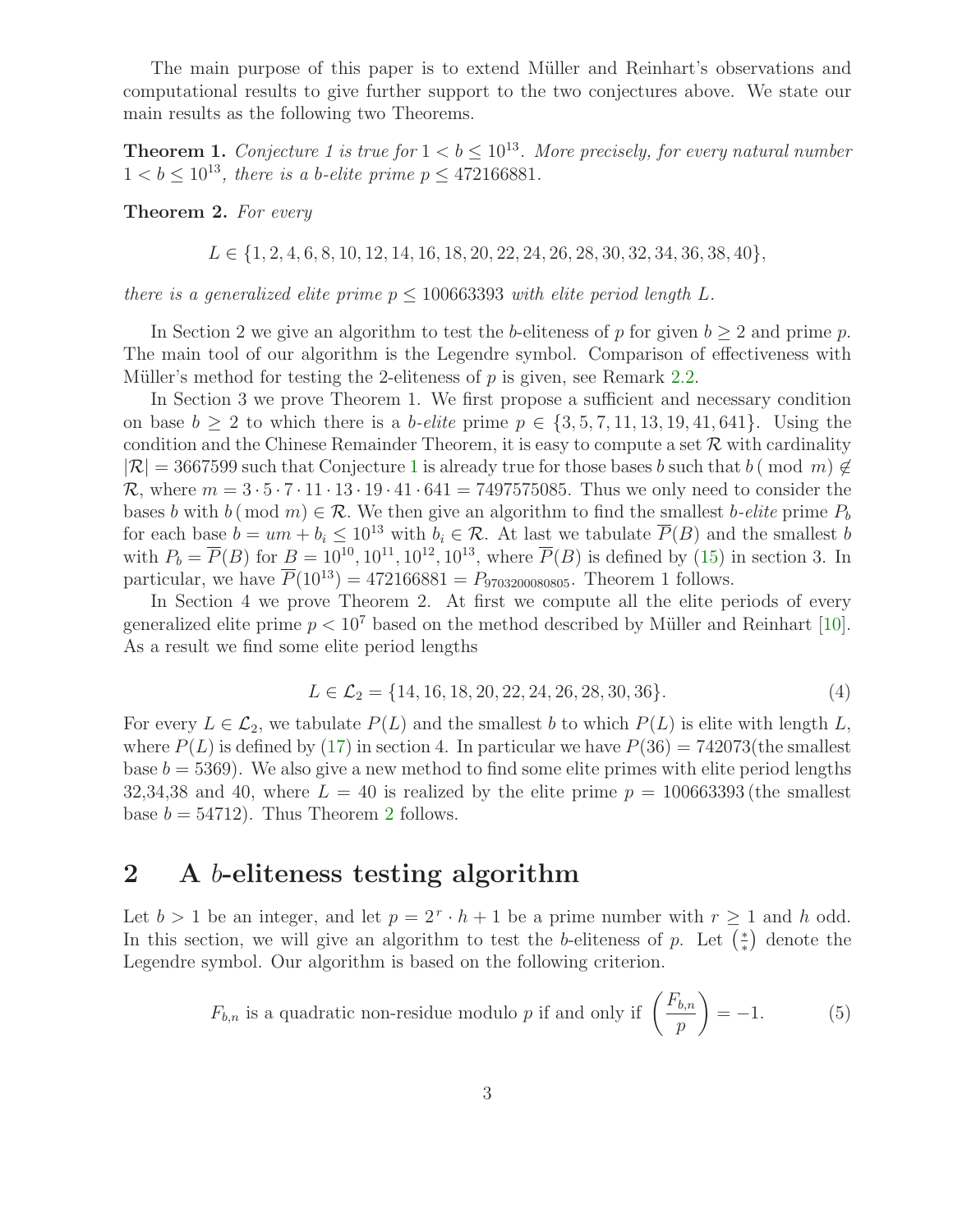Given  $b \geq 2$  and prime  $p = 2^r \cdot h + 1$  with h odd, we check whether

<span id="page-3-1"></span>
$$
\left(\frac{F_{b,n}}{p}\right) = -1\tag{6}
$$

holds for  $n = r, r+1, r+2,...$  consecutively, where  $F_{b,n}$  (mod p) are computed recursively by [\(1\)](#page-1-3). If [\(6\)](#page-3-1) does not hold for some  $n \geq r$ , then p is not b-elite. If (6) holds for  $r \leq n \leq r+L-1$ , then p is b-elite, where L is the length of the b-Fermat period of p, namely the least positive integer such that [\(2\)](#page-1-4) holds.

Now we describe our Algorithm [2.1](#page-3-2) in the following pseudocode.

#### <span id="page-3-2"></span>**Algorithm 2.1.** Testing the b-eliteness of prime  $p$ ;

{Input  $b \geq 2$  and prime  $p$ } {Determine whether p is b-elite or not; if p is b-elite then output the length  $L$ } **Begin** Finding r and h such that  $p = 2^rh + 1$  with h odd;  $f_b \leftarrow F_{b,r} \text{ (mod } p); f \leftarrow f_b; L \leftarrow 0; \text{elite} \leftarrow True;$ **Repeat** Computing  $\left(\frac{f_b}{n}\right)$  $\frac{f_b}{p}$  by [\[5,](#page-11-4) Algorithm 2.3.5] (cf. also [\[12,](#page-12-6) §11.3]); If  $\left(\frac{f_b}{n}\right)$  $\left(\frac{f_b}{p}\right) \neq -1 \text{ Then } \text{ \textit{elite}} \leftarrow \textit{False} \text{ \textbf{Else}}$ begin  $f_b \leftarrow (f_b - 1)^2 + 1 \pmod{p}$ ;  $L \leftarrow L + 1$  end; Until (not *elite*) or  $(f_b = f);$ If elite Then output  $L$  Else output "p is not b-elite"

End.

Remark 2.1. The prime 2 is not b-elite to any  $b > 2$  since there is no quadratic non-residue modulo 2. So here and for the rest of this paper, we only need to consider odd primes  $p$ .

<span id="page-3-0"></span>Remark 2.2. Let q be a prime and c be a positive integer with  $q \nmid c$ . Denote by  $\text{ord}_q(c)$  the multiplicative order of c ( mod p). Müller [\[9\]](#page-12-3) gave an eliteness testing algorithm [\[9,](#page-12-3) Algorithm 3.1] for the base  $b = 2$  based on the following criterion [\[9,](#page-12-3) Theorem 2.1].

$$
F_{2,n}
$$
 is a quadratic non-residue modulo p if and only if  $2^r | \text{ord}_p(F_{2,n})$ . (7)

To check whether  $2^r$  divides ord<sub>p</sub> $(F_{2,n})$  for  $n = r, r + 1, r + 2, \ldots$ , the algorithm computes  $F_{2,n}^{2^k h}(\text{mod } p)$  for  $k = 0, 1, ..., k_0$ , where  $k_0 = \min\{0 \le k \le r : F_{2,n}^{2^k h} \equiv 1(\text{mod } p)\}\.$  It is well-known  $[5, §2.1.2]$  (see also  $[12, Theorem 4.9]$ ) that it takes

<span id="page-3-3"></span>
$$
O(\ln s \cdot \ln^2 p)
$$

bit operations to compute the modular exponentiation  $F_{2,n}^s \pmod{p}$ . With our method, we compute the Legendre symbol  $\left(\frac{F_{2,n}}{n}\right)$  $\binom{\frac{1}{2,n}}{p}$ , which requires only

 $O(\ln^2 p)$ 

bit operations  $[5, §2.3]$  (see also [\[12,](#page-12-6) Corollary 11.12.1 and Exerice 11.3.16]). So, for testing the b-eliteness of p, using criterion  $(5)$  is faster than using criterion  $(7)$ .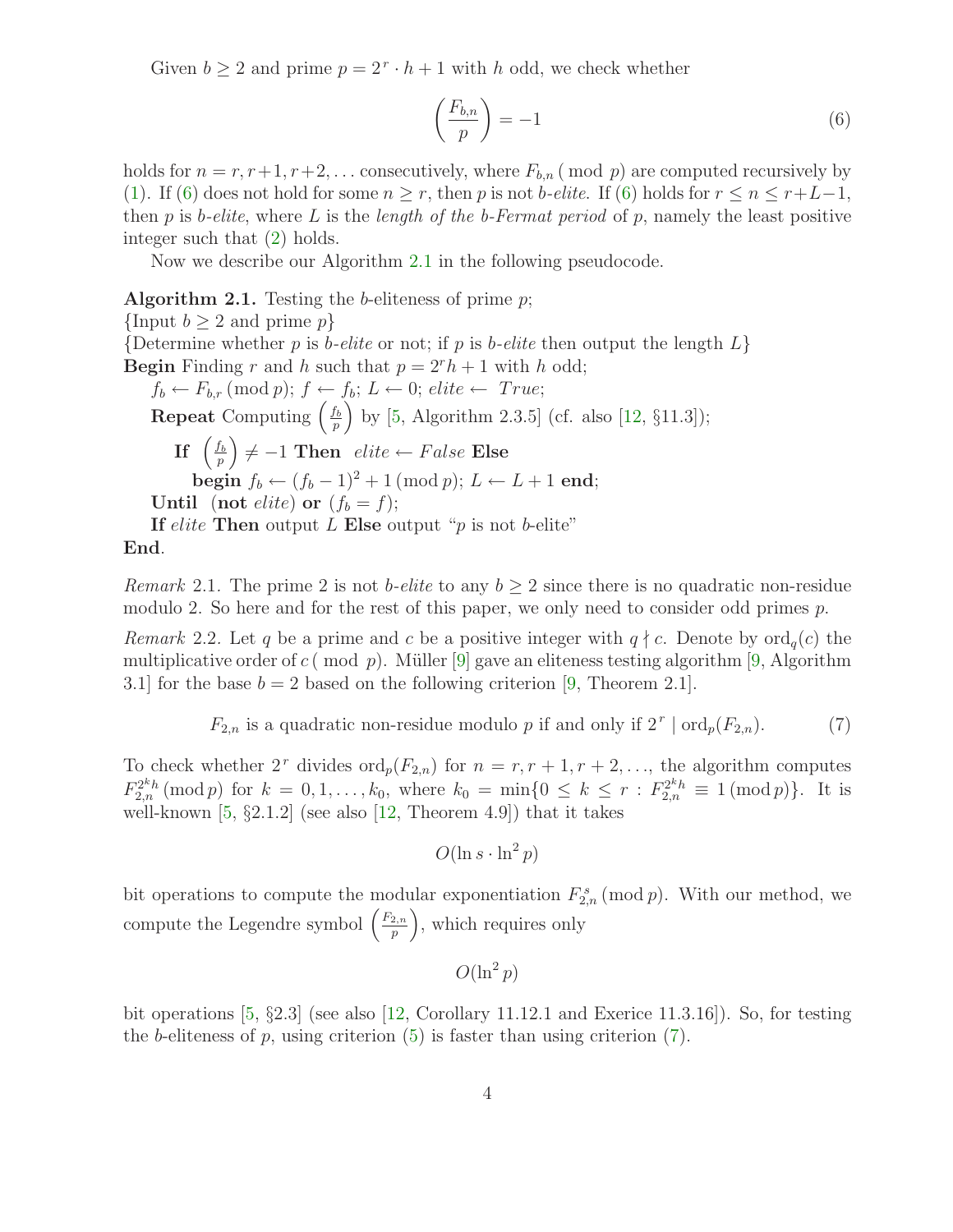# 3 Proof of Theorem 1

Throughout this section, let  $\mathbb{N} = \{0, 1, 2, 3, \ldots\}$  be the set of all natural numbers. Let  $\mathcal{B} \subset \mathcal{A}$ be two sets. We denote by  $|\mathcal{A}|$  the number of elements in  $\mathcal{A}$ , and

$$
\mathcal{A} - \mathcal{B} = \{c : c \in \mathcal{A}, c \notin \mathcal{B}\}.
$$

Let  $p$  be an odd prime. Define the sets

$$
\mathcal{A}_p = \{0, 1, 2, \dots, p-1\};
$$
\n
$$
\mathcal{B}_p = \begin{cases} \{b(\geq 2) \in \mathcal{A}_p : p \text{ is } b \text{-elite} \} \cup \{1\}, & \text{if } p \text{ is } (p-1)\text{-elite};\\ \{b(\geq 2) \in \mathcal{A}_p : p \text{ is } b \text{-elite}\}, & \text{if } p \text{ is not } (p-1)\text{-elite}; \end{cases}
$$

and

$$
\mathcal{R}_p = \mathcal{A}_p - \mathcal{B}_p.
$$

To prove Theorem [1,](#page-2-2) we need nine Lemmata.

<span id="page-4-0"></span>**Lemma 3.1.** [\[10,](#page-12-5) Observation 2.2,2.3] Let p be an odd prime number, b be a natural number. If p is b-elite, then

(1) p is  $(b + pk)$ -elite for  $k \in \{a, a + 1, a + 2, ...\}$ , where  $a = \lceil \frac{-b}{n} \rceil$  $\frac{-b}{p}$ ];

(2) p is  $(p - b)$ -elite if  $2 \le b < p$ .

Moreover, the Fermat remainders and the respective length of the Fermat period for the bases  $b + pk$  and  $p - b$  are the same.

By Lemma [3.1](#page-4-0) we have

<span id="page-4-2"></span>**Lemma 3.2.** Let p be an odd prime and  $b (> 1) \in \mathbb{N}$ . Then

p is b-elite if and only if b (mod p)  $\in \mathcal{B}_n$ .

<span id="page-4-1"></span>**Lemma 3.3.** [\[10,](#page-12-5) Consequence 2.10] We have  $\mathcal{R}_3 = \mathcal{R}_5 = \{0\}.$ 

**Lemma 3.4.** [\[10,](#page-12-5) Theorem 2.13] Let b be a natural number and p be an odd prime number. Then p is b-elite with  $L = 2$  if and only if  $p \equiv 7 \pmod{12}$  and either  $b^2 + 1 \equiv b \pmod{p}$  with  $\left(\frac{b}{2}\right)$  $\left(\frac{b}{p}\right) = -1$  or  $b^2 + 1 \equiv -b \pmod{p}$  with  $\left(\frac{b}{p}\right)$  $\left(\frac{b}{p}\right) = 1.$ 

**Lemma 3.5.** We have  $\mathcal{R}_7 = \{0, 1, 6\}$ .

*Proof.* Let  $k \in \{0, 1, 2, 3, 4, 5, 6\}$ . Then

$$
k^{2} + 1 \text{ (mod 7)} = \begin{cases} k, & if \ k = 3, 5; \\ 7 - k, & if \ k = 2, 4; \\ 1, & if \ k = 0; \\ 2, & if \ k = 1, 6; \end{cases}
$$

and

$$
\binom{k}{7} = \begin{cases} 1, & if \ k = 1, 2, 4; \\ 0, & if \ k = 0; \\ -1, & if \ k = 3, 5, 6; \end{cases}
$$

Based on Lemma [3.4,](#page-4-1) we have  $\mathcal{B}_7 = \{2, 3, 4, 5\}$ . Thus the Lemma follows.

 $\Box$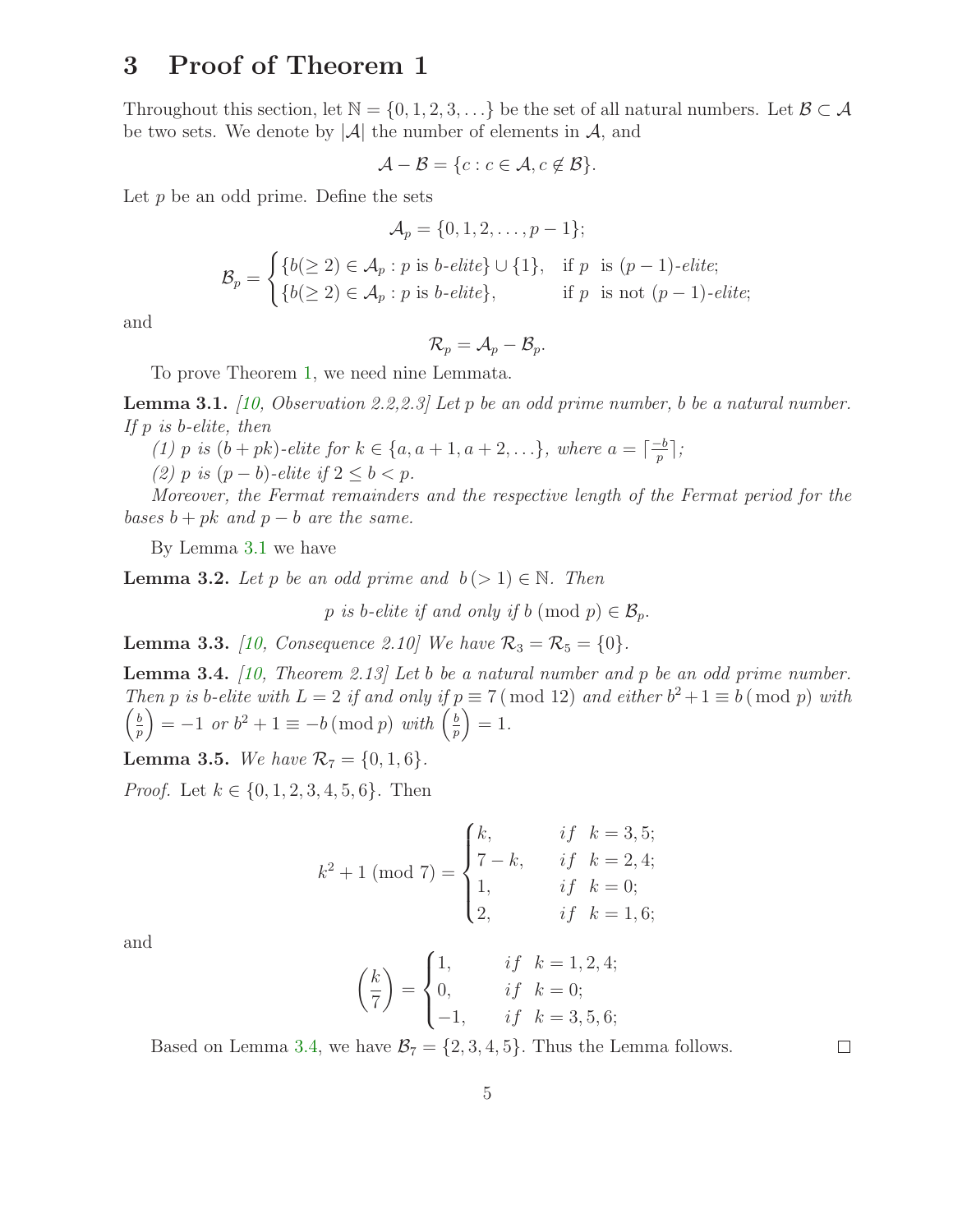<span id="page-5-0"></span>Using Algorithm [2.1,](#page-3-2) we can easily get the following Lemma [3.6](#page-5-0) and Lemma [3.7.](#page-5-1) Lemma 3.6. We have

$$
\mathcal{R}_{11} = \{0, 2, 3, 4, 5, 6, 7, 8, 9\}; \mathcal{R}_{13} = \{0, 2, 3, 4, 6, 7, 9, 10, 11\};
$$

$$
\mathcal{R}_{19} = \{0, 2, 3, 4, 5, 6, 9, 10, 13, 14, 15, 16, 17\};
$$

$$
\mathcal{R}_{17} = \mathcal{A}_{17} \text{ and } \mathcal{R}_{23} = \mathcal{A}_{23}.
$$

<span id="page-5-1"></span>**Lemma 3.7.** Let  $p < 1000$  be an odd prime. Then

$$
|\mathcal{R}_p| < \frac{1}{2} |\mathcal{A}_p|
$$
 if and only if  $p \in \{3, 5, 7, 41, 641\}$ ,

where

$$
\mathcal{R}_{41} = \{0, 1, 3, 9, 14, 27, 32, 38, 40\}
$$

and

 $\mathcal{R}_{641} = \{0, 1, 2, 4, 5, 8, 10, 16, 20, 21, 25, 29, 31, 32, 40, 42, 50, 58, 61, 62, 64, 67, 77,$ , 84, 100, 105, 116, 122, 124, 125, 128, 129, 134, 141, 145, 153, 154, 155, , 160, 168, 177, 199, 200, 210, 221, 232, 241, 243, 244, 248, 250, 256, 258, , 282, 287, 290, 305, 306, 308, 310, 318, 320, 321, 323, 331, 333, 335, 336, , 354, 359, 373, 383, 385, 391, 393, 397, 398, 400, 409, 420, 431, 441, 442, , 473, 481, 482, 486, 487, 488, 496, 500, 507, 512, 513, 516, 517, 519, 525, , 541, 557, 561, 564, 574, 577, 579, 580, 583, 591, 599, 601, 609, 610, 612, , 620, 621, 625, 631, 633, 636, 637, 639, 640}.

Remark 3.1. In fact, the two results " $\mathcal{R}_{17} = \mathcal{A}_{17}$ " and " $\mathcal{R}_{23} = \mathcal{A}_{23}$ " were already given by Müller and Reinhart [\[10\]](#page-12-5) where they are immediate consequences of Theorem 2.15 and Theorem 2.16. By Lemma [3.6](#page-5-0) and Lemma [3.1,](#page-4-0) the primes 17 and 23 are not b-elite to any natural number  $b \geq 2$ .

<span id="page-5-3"></span>Let

$$
m = 3 \cdot 5 \cdot 7 \cdot 11 \cdot 13 \cdot 19 \cdot 41 \cdot 641 = 7497575085.
$$
 (8)

Applying the Chinese Remainder Theorem, it is easy to compute the set

$$
\mathcal{R} = \{0 \le b < m : b \text{ (mod } p) \in \mathcal{R}_p \text{ for } p = 3, 5, 7, 11, 13, 19, 41, 641\} \tag{9}
$$

which has cardinality

$$
R = |\mathcal{R}| = 1 \cdot 1 \cdot 3 \cdot 9 \cdot 9 \cdot 13 \cdot 9 \cdot 129 = 3667599.
$$
 (10)

Using the Heap Sort Algorithm [\[11,](#page-12-7) §8.3], we sort the elements of  $\mathcal R$  in an increasing order

$$
\mathcal{R} = \{b_1 < b_2 < \dots < b_R\},\tag{11}
$$

<span id="page-5-2"></span>where

$$
b_1 = 0, b_2 = 1590, b_3 = 2955, b_4 = 5685, b_5 = 6405, b_6 = 7020, \dots, b_R = 7497573495.
$$

By Lemma [3.2](#page-4-2) and the Chinese Remainder Theorem we have the following Lemma [3.8.](#page-5-2)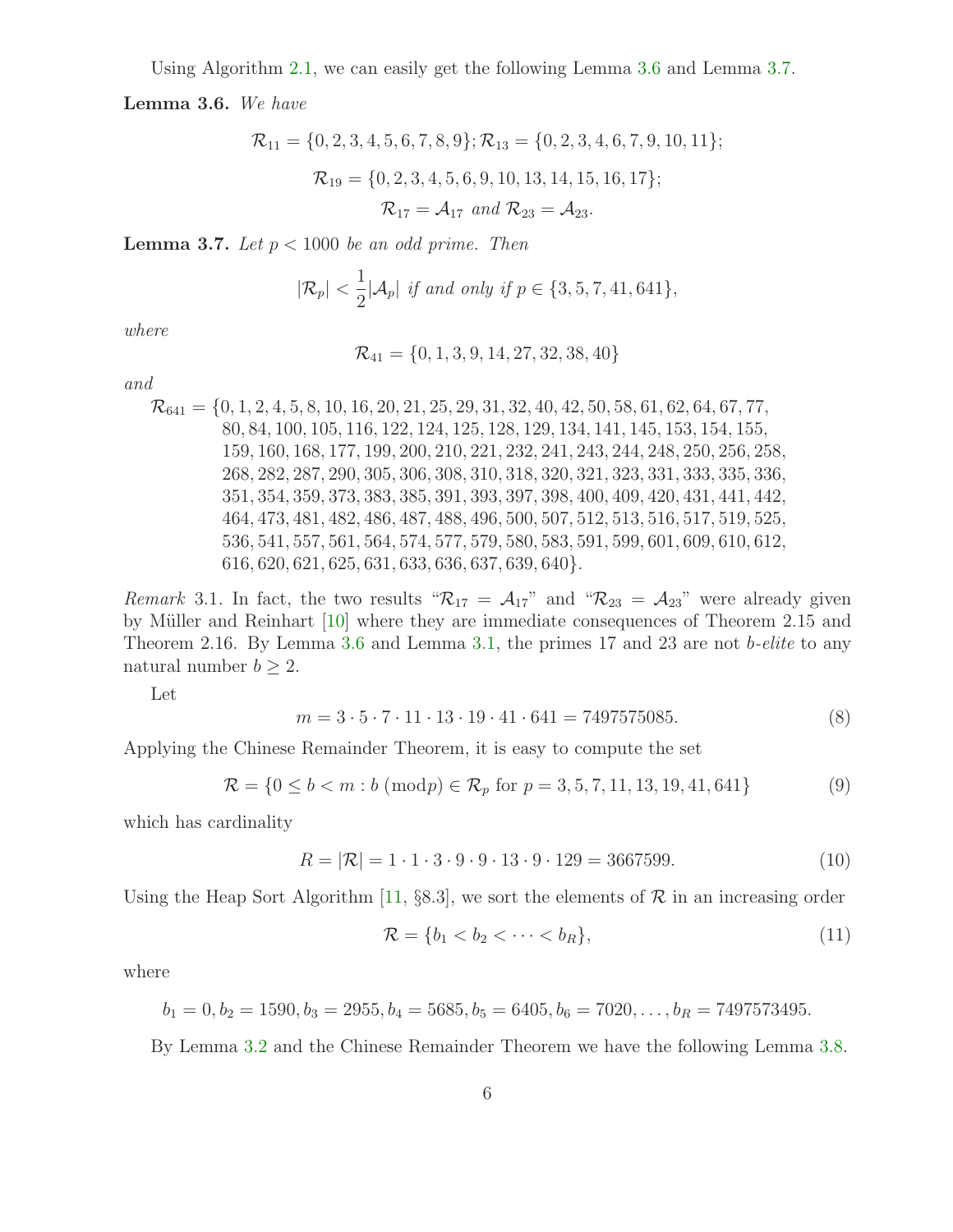**Lemma 3.8.** Let  $b (> 1) \in \mathbb{N}$ , and let m be given as in [\(8\)](#page-5-3). Then there is a b-elite prime  $p \in \{3, 5, 7, 11, 13, 19, 41, 641\}$ if and only if  $b \pmod{p} \in \mathcal{B}_p$  for some  $p \in \{3, 5, 7, 11, 13, 19, 41, 641\}$ if and only if  $b \pmod{m} \notin \mathcal{R}$ .

<span id="page-6-1"></span>From Lemma [3.8,](#page-5-2) we see that Conjecture [1](#page-1-0) is already true for those bases b such that  $b \pmod{m} \notin \mathcal{R}$ . Thus we only need to consider the bases b with  $b \pmod{m} \in \mathcal{R}$ .

**Lemma 3.9.** For every base  $1 < b \leq 10^{13}$  with  $b \pmod{m} \in \mathcal{R}$ , there is a prime  $p \leq$ 472166881 such that p is b-elite.

*Proof.* Given  $b \geq 2$  with  $b \pmod{m} \in \mathcal{R}$ , let

$$
\mathcal{P}_b = \{\text{prime } p : p \text{ is } b\text{-elite}\},\tag{12}
$$

and let

$$
P_b = \begin{cases} \infty, & \text{if } \mathcal{P}_b = \emptyset, \\ \min\{p : p \in \mathcal{P}_b\}, & \text{otherwise.} \end{cases}
$$
 (13)

Let  $1 \leq B_1 < B_2$  be two natural numbers such that

$$
\mathcal{R} \cap \{b \, (\text{mod } m) : B_1 < b \leq B_2\} \neq \emptyset.
$$

Define the functions

$$
\overline{P}(B_1, B_2) = \max\{P_b : B_1 < b \le B_2, b \pmod{m} \in \mathcal{R}\},\tag{14}
$$

<span id="page-6-0"></span>and

$$
\overline{P}(B_2) = \overline{P}(1, B_2) = \max{\{\overline{P}(1, B_1), \overline{P}(B_1, B_2)\}},
$$
\n(15)

With the above preparation, we describe our algorithm for verifying Lemma [3.9](#page-6-1) for those bases b with  $B_1 < b \le B_2$  and  $b \pmod{m} \in \mathcal{R}$ .

Algorithm 3.1. Verifying Lemma [3.9](#page-6-1) for  $B_1 < b \le B_2$  with  $b \pmod{m} \in \mathcal{R}$ ; {Input  $B_1, B_2$  and  $maxp$  with  $1 \le B_1 < B_2$ , say  $B_1 = 10^{10}, B_2 = 10^{11}$ , and  $maxp = 10^9$ } {Output either  $\overline{P} = \overline{P}(B_1, B_2)$  < maxp and the smallest  $b \in (B_1, B_2]$  such that  $\overline{P} = P_b$ } {or the smallest  $b \in (B_1, B_2]$  with  $b \pmod{m} \in \mathcal{R}$  such that Lemma [3.9](#page-6-1) fails} Begin  $\overline{P} \leftarrow 3$ ;  $u \leftarrow \lfloor \frac{B_1}{m} \rfloor \cdot m$ ;  $b' \leftarrow u$ ;  $j \leftarrow 1$ ; First  $\leftarrow True$ ; While  $b' \leq B_1$  Do begin  $j \leftarrow j + 1$ ;  $b' \leftarrow u + b_j$  end; Repeat If First Then begin  $i \leftarrow j$ ; First  $\leftarrow$  False end Else  $i \leftarrow 0$ ; repeat  $p \leftarrow 29$ ; Found  $\leftarrow$  False; Repeat  $b'' \leftarrow b' \pmod{p}$ ; Using Algorithm [2.1](#page-3-2) to test the  $b''$ -eliteness of  $p$ ; If  $p$  is  $b^{\prime\prime}$ -elite Then begin  $Found \leftarrow True;$  If  $p > \overline{P}$  Then Begin  $\overline{P} \leftarrow p; b \leftarrow b'$  End end Else **begin**  $p \leftarrow$  the next prime  $> p$ ; If  $(p = 41)$  or  $(p = 641)$  then  $p \leftarrow$  the next prime  $> p$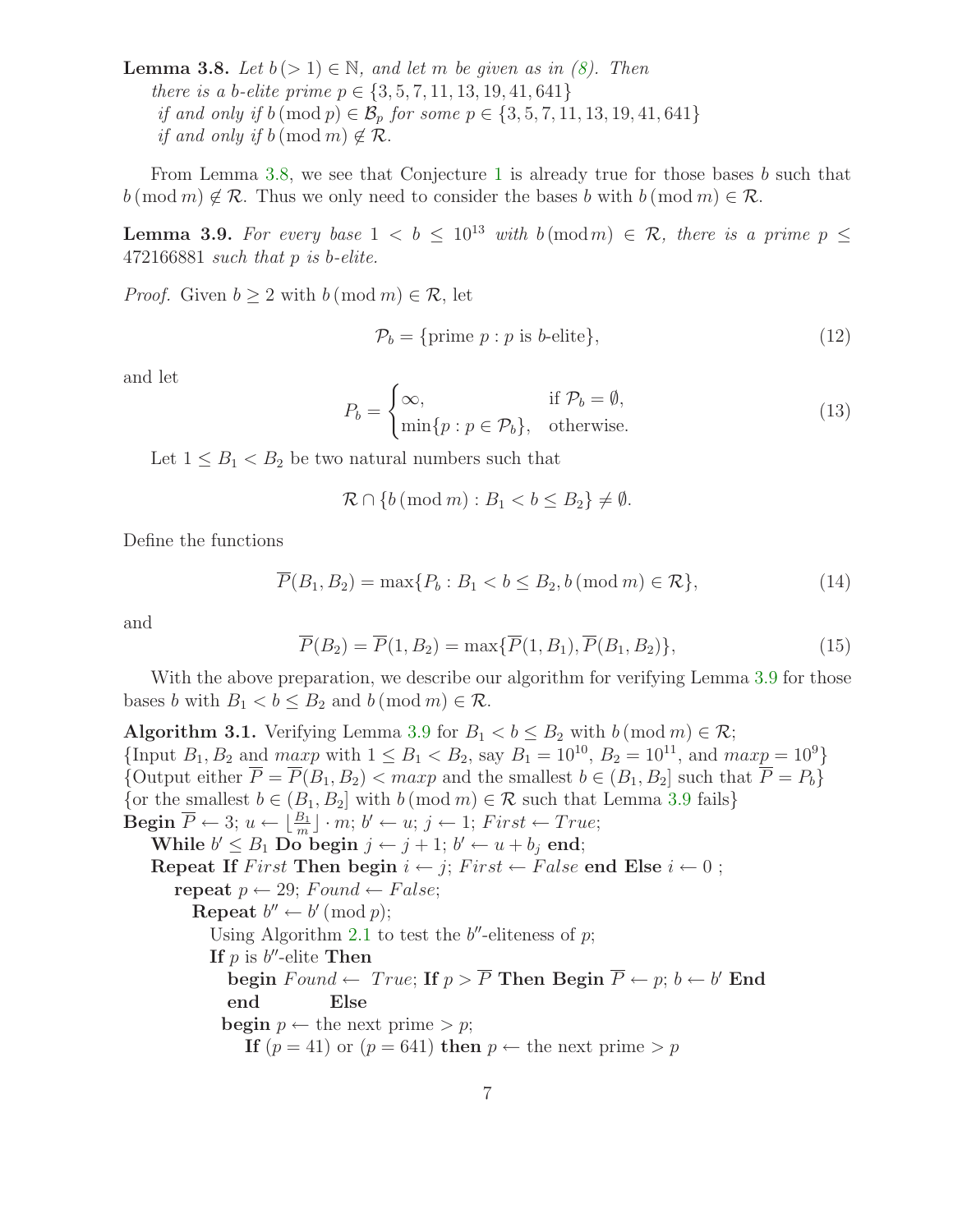end Until Found Or  $(p > maxp)$ ; If not Found Then **begin** output "the lemma fails at  $b'$ , enlarge  $maxp$  and try again"; exit end;  $i \leftarrow i+1; b' \leftarrow u+b_i;$ **until**  $(i > R)$  or  $(b' > B_2)$ ;  $u \leftarrow u + m;$ Until  $u > B_2$ ; Output  $\overline{P}$  and b;

#### End;

The Delphi program ran about 105 hours on a PC AMD 3000+/2.0G to find

$$
\overline{P}(1,10^{10}),\ \overline{P}(10^{10},10^{11}),\ \overline{P}(10^{11},10^{12}),
$$

and

$$
\overline{P}(i \cdot 10^{12}, (i+1) \cdot 10^{12}), \text{ for } i = 1, 2, \dots, 9.
$$

Then by [\(15\)](#page-6-0) we get  $\overline{P}(B)$  for  $B = 10^{10}, 10^{11}, 10^{12}, 10^{13}$ ; see Table [1,](#page-7-1) where b is the first base with  $P_b = \overline{P}(B)$ . As a result we have

$$
\overline{P}(10^{13}) = 472166881,
$$

which means that for every base  $1 < b \leq 10^{13}$  with  $b \pmod{m} \in \mathcal{R}$ , there is a prime  $p \leq 472166881$  such that p is b-elite. The Lemma follows.  $\Box$ 

Lemma [3.9](#page-6-1) together with Lemma [3.8](#page-5-2) implies Theorem [1.](#page-2-2)

<span id="page-7-1"></span>Table 1: 
$$
P(B)
$$
 and b with  $P_b = P(B)$ 

| 1010       | $10^{11}$   | 10 <sup>12</sup> | $10^{13}$     |
|------------|-------------|------------------|---------------|
| 5483521    | 24494081    | 167772161        | 472166881     |
| 4157043150 | 45329209185 | 224199632355     | 9703200080805 |
|            |             |                  |               |

# 4 Proof of Theorem 2

Let  $L \in \{1, 2, 4, 6, 8, \ldots\}$ . Define

$$
\mathcal{P}(L) = \{ \text{prime } p : p \text{ is a generalized elite with period length } L \}
$$
 (16)

<span id="page-7-0"></span>and let

$$
P(L) = \begin{cases} \infty, & \text{if } \mathcal{P}(L) = \emptyset, \\ \min\{p : p \in \mathcal{P}(L)\}, & \text{otherwise.} \end{cases}
$$
 (17)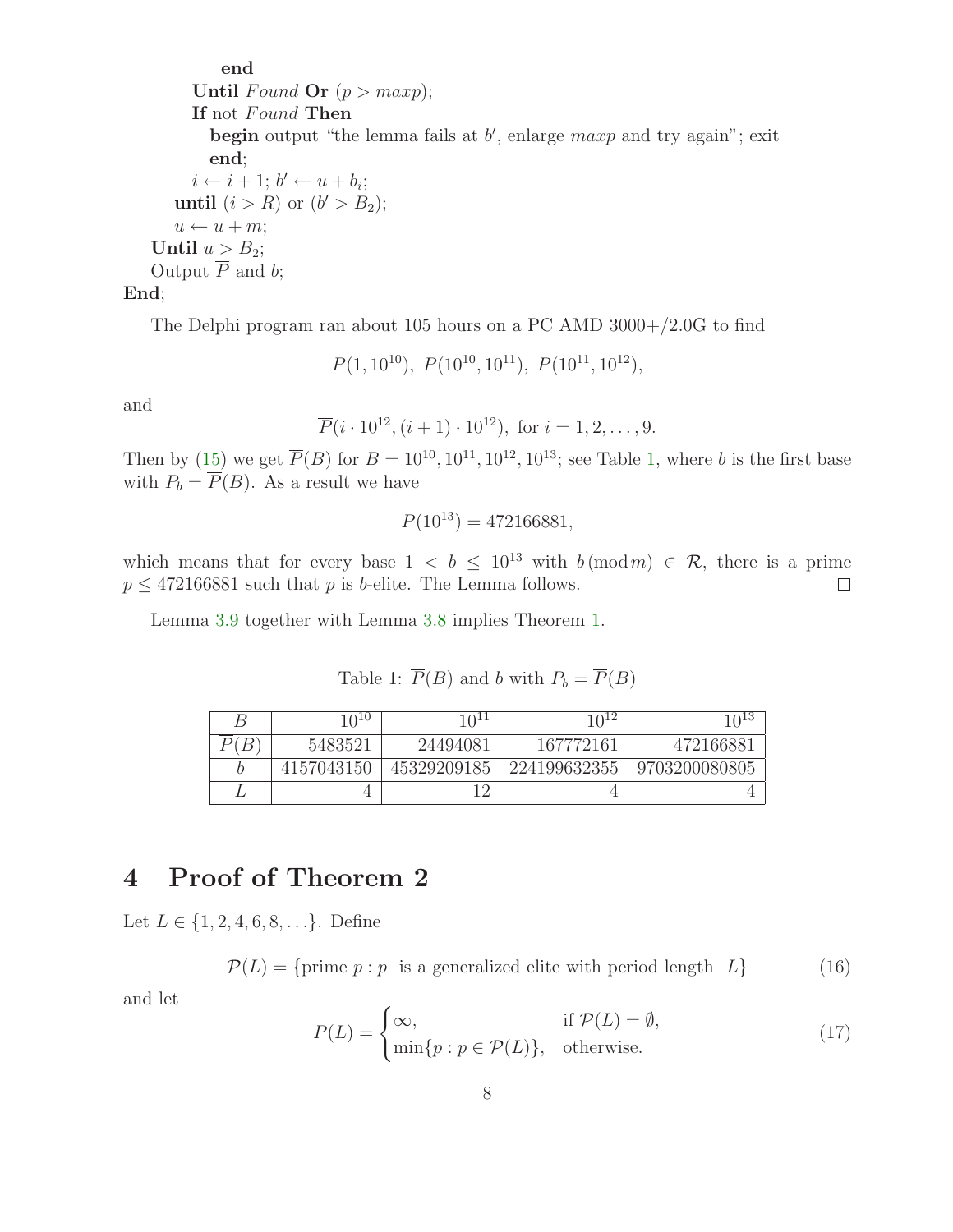By Lemma [1.1,](#page-1-2) Müller and Reinhart [\[10\]](#page-12-5) have found  $P(L)$  for  $L \in \mathcal{L}_1(\mathcal{L}_1)$  is given by [\(3\)](#page-1-5)). We summarize their computations in the following Table [2,](#page-8-0) where  $b$  is the base to which  $P(L)$  is elite with elite period length L.

<span id="page-8-0"></span>Table 2: The function  $P(L)$  for  $L \in \mathcal{L}_1$ 

|  | л. | ັ   | ◡   | ᆂ           |     |
|--|----|-----|-----|-------------|-----|
|  |    | 199 | 409 | 221<br>OO T | 101 |
|  |    | 19  | ◡   | ٠Ω<br>∠ປ    |     |

To prove Theorem [2,](#page-2-0) we need three Lemmata.

<span id="page-8-1"></span>**Lemma 4.1.** [\[10,](#page-12-5) Theorem 2.18] Let  $p = 2<sup>r</sup>h + 1$  with h odd. Let n be the number of all possible periods and denote by  $L_i$  the length of the period i. Then

$$
\sum_{i=1}^{n} L_i = h.
$$
 (18)

The number  $N_{b,i}$  of all b's in the period i is

$$
N_{b,i} = 2^r \cdot L_i. \tag{19}
$$

<span id="page-8-3"></span>**Lemma 4.2.** For every  $L \in \mathcal{L}_2$  ( $\mathcal{L}_2$  is given by [\(4\)](#page-2-3)), there is a generalized elite prime  $p < 10^7$ with elite period length L.

Proof. Based on Lemma [4.1,](#page-8-1) Müller and Reinhart [\[10\]](#page-12-5) presented an algorithm to find the first elite period of prime p.

Given a prime  $p = 2^r \cdot h + 1$  with h odd, let

$$
\mathcal{S}_{2^r} = \{c \in \mathbb{Z}_p : \exists b \in \mathbb{Z}_p \text{ such that } b^{2^r} \equiv c \pmod{p} \}. \tag{20}
$$

Then we have  $|\mathcal{S}_{2^r}| = h$  and

$$
F_{b,n} - 1 \text{ (mod } p) \in \mathcal{S}_{2^r} \tag{21}
$$

for  $n = r, \ldots, r + L - 1$  and for all bases b. Moreover, elements of  $S_{2^r}$  belong to many different periods of various lengths.

Let g be a primitive root modulo p and let  $c \in \mathcal{S}_{2^r}$ . Then we have  $c = g^{2^r k_0}$  with  $k_0 \in \{0, 1, ..., h-1\}$ . Let  $g_0 = g^{k_0}$ . We check whether

<span id="page-8-2"></span>
$$
\left(\frac{g_0^{2^{r+i}} + 1}{p}\right) = -1\tag{22}
$$

holds for  $i = 0, 1, 2, \ldots$  consecutively. If [\(22\)](#page-8-2) does not hold for some i, then this Fermat period is not an elite period. If [\(22\)](#page-8-2) holds for  $0 \le i \le l$ , where l is the smallest natural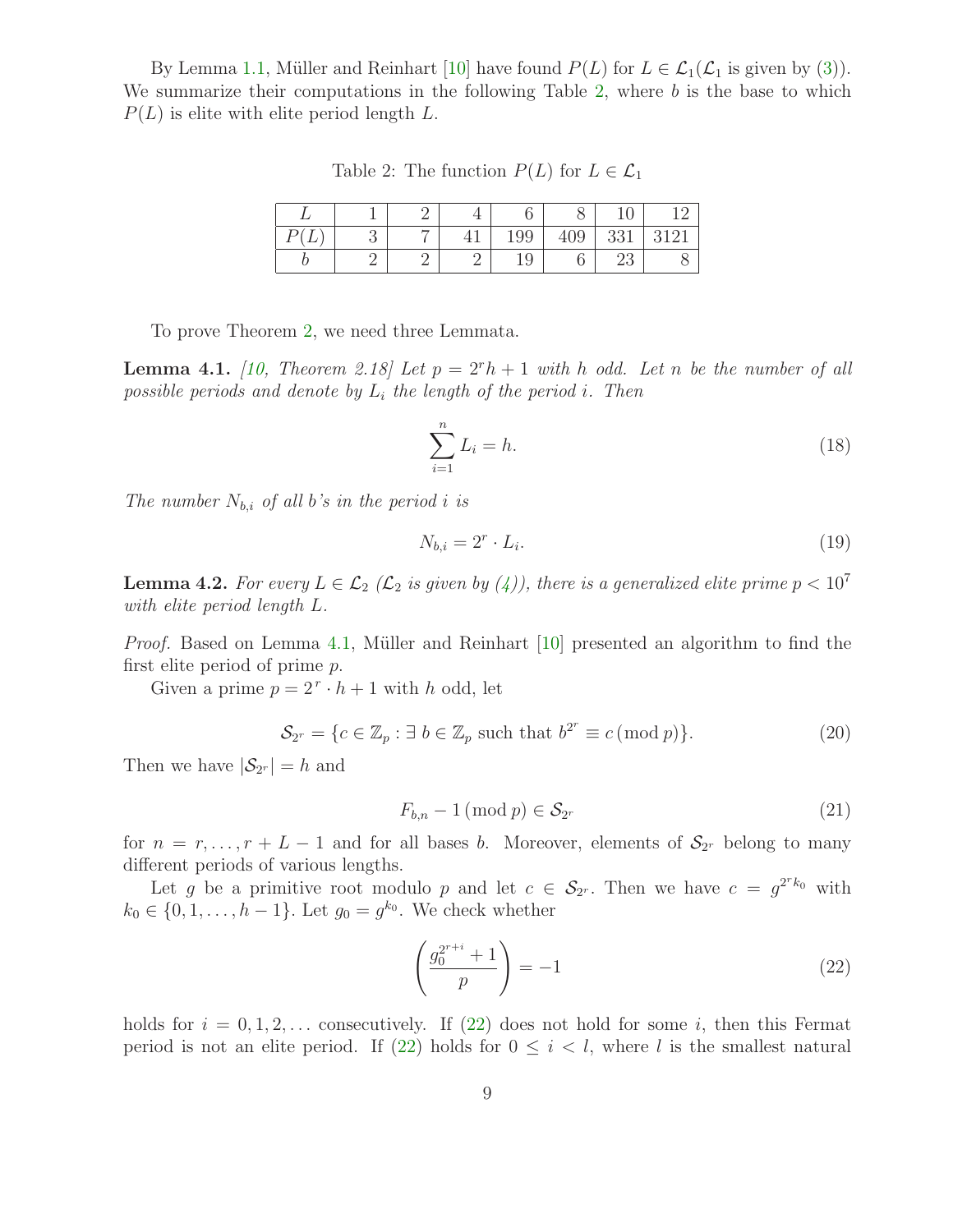number such that  $g_0^{2^{r+l}} \equiv g_0^{2^r}$  $a_0^{2^r}(\text{mod }p),$  then the period  $c+1, c^2+1, ..., c^{2^{l-1}}+1$  is an elite period with length  $L = l$ .

It is easy to modify Müller and Reinhart's computational method in order to find all elite periods of every generalized elite prime  $p < Bound$ , say  $Bound = 10<sup>7</sup>$ . Now we describe the modified algorithm in the following pseudocode.

<span id="page-9-1"></span>Algorithm 4.1. Finding all elite periods L of each prime  $p < Bound$  if they exist.

{Input *Bound*, say *Bound* =  $10^7$ ; Output *p* < *Bound* with *L* > 12.} Begin  $p \leftarrow 3$ ; **Repeat** Finding r and h such that  $p = 2^rh + 1$  with h odd;  $q \leftarrow$  primitive root mod p; For  $i \leftarrow 0$  To h Do tested<sub>i</sub>  $\leftarrow$  False; periodstart  $\leftarrow 0$ ; repeat index  $\leftarrow$  periodstart; elite  $\leftarrow$  True;  $L \leftarrow 0$ ; Repeat  $\textit{tested}_{\textit{index}} \leftarrow \textit{True};$  If  $\textit{elite}$  Then **begin**  $f \leftarrow g^{2^r * index} + 1 \pmod{p};$ Computing  $\left(\frac{f}{n}\right)$  $\frac{f}{p}$  by [\[5,](#page-11-4) Algorithm 2.3.5] (cf. also [\[12,](#page-12-6) §11.3]); If  $\left(\frac{f}{n}\right)$  $\left(\frac{f}{p}\right) \neq -1$  Then  $elite \leftarrow False;$ end;  $index \leftarrow index * 2 \text{ (mod } h); L \leftarrow L + 1;$ Until  $(index = periodstart);$ If elite and  $(L > 12)$  Then output p and L; While tested<sub>periodstart</sub> Do periodstart  $\leftarrow$  periodstart + 1; until (*periodstart* = h);  $p \leftarrow$  the next prime  $> p$ ; Until  $p > Bound$ 

#### End.

The Dephi program ran about 53 hours to compute all elite periods of every elite prime  $p < 10^7$ , and find some elite period lengths  $L \in \mathcal{L}_2$ . For every  $L \in \mathcal{L}_2$ , we summarize  $P(L)$ and the smallest b to which  $P(L)$  is elite with length L in Table [3.](#page-9-0) The Lemma follows.  $\Box$ 

|    |       |           | TO    | $20\,$ | ດດ<br>∠∠ | 24     | 26              | າດ<br>40 | 30     | 36     |
|----|-------|-----------|-------|--------|----------|--------|-----------------|----------|--------|--------|
| D( | 32251 | 30841     | 17443 | 36901  | 50543    | 688297 | 180247          | 7973     | 796387 | 742073 |
|    | 247   | 75<br>ີປະ | 726   | 298    | 182      | 2935   | C 1 1 9<br>6£10 | 432      | 27867  | 5369   |

<span id="page-9-0"></span>Table 3: The function  $P(L)$  for  $L \in \mathcal{L}_2$ 

*Remark* 4.1. The smallest base b in Table [3](#page-9-0) can be easily obtained by using Algorithm [2.1](#page-3-2) to test the b-eliteness of  $P(L)$  for  $b = 2, 3, \ldots, \frac{P(L)-1}{2}$  $\frac{2^{j-1}}{2}$  consecutively until the length of the elite period is found to be L.

Remark 4.2. There are no generalized elite primes  $p < 10^7$  with  $L = 32$  or 34 or  $L > 36$ .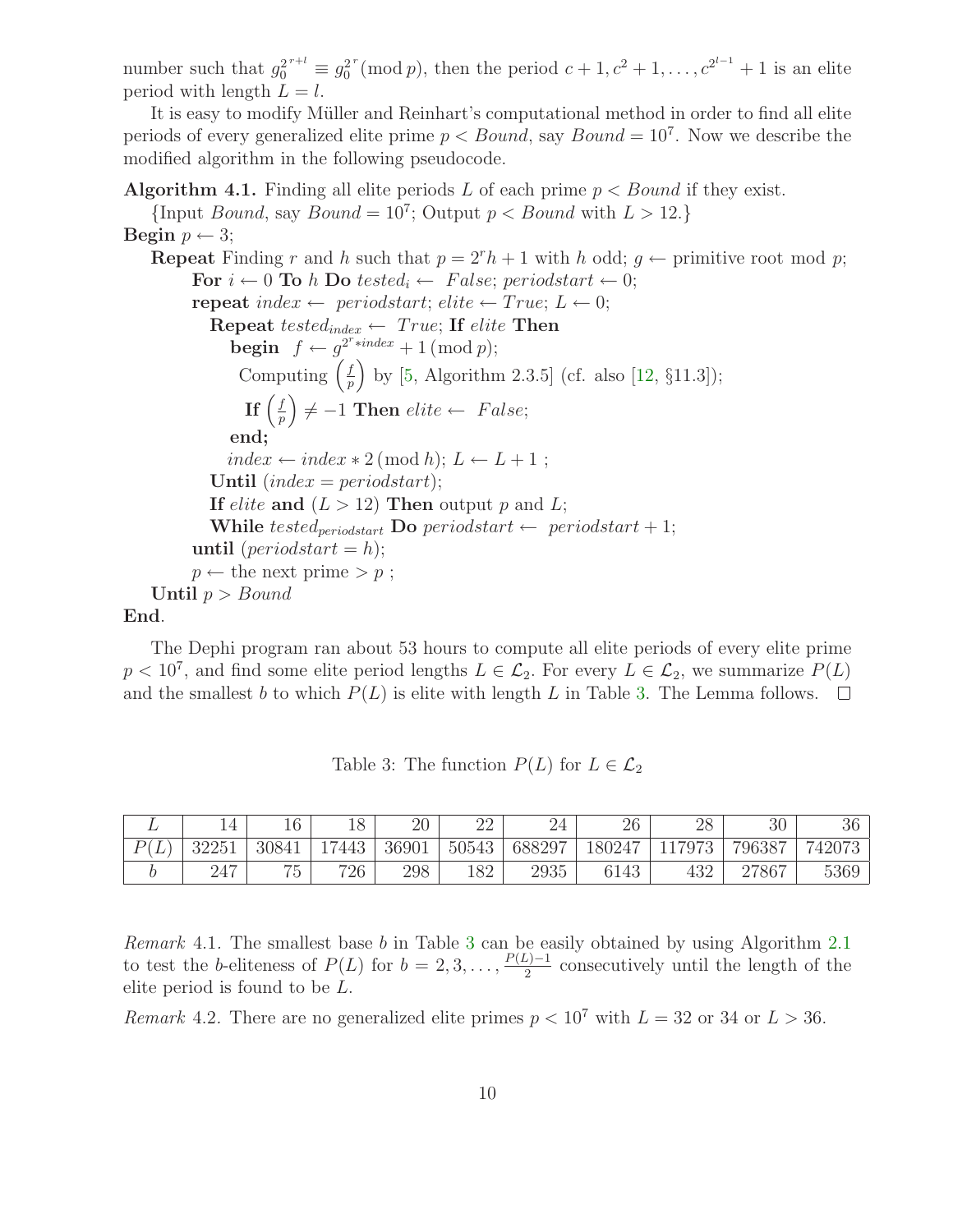In the following Table [4,](#page-10-0) we list the factorization of  $2^{\frac{L}{2}} + 1$  and the factorization of  $P(L) - 1$  for  $L \in \mathcal{L}_3 = \{2, 4, 6, 8, 10, 12, 14, 16, 18, 20, 22, 24, 26, 28, 30, 36\}$ 

| L              | P(L)   | The factorization of $2^{\frac{2}{2}}+1$ | The factorization of $P(L)$              |
|----------------|--------|------------------------------------------|------------------------------------------|
| $\overline{2}$ | 7      | 3                                        | $2 \cdot 3$                              |
| $\overline{4}$ | 41     | 5                                        | $2^3 \cdot 5$                            |
| 6              | 199    | 3 <sup>2</sup>                           | $2 \cdot 3 \cdot 11$                     |
| 8              | 409    | 17                                       | $2^3 \cdot 3 \cdot 17$                   |
| 10             | 331    | $3 \cdot 11$                             | $2 \cdot 3 \cdot 5 \cdot 11$             |
| 12             | 3121   | $5 \cdot 13$                             | $2^4 \cdot 3 \cdot 5 \cdot 13$           |
| 14             | 32251  | $3 \cdot 43$                             | $2\cdot3\cdot5^3\cdot43$                 |
| 16             | 30841  | 257                                      | $2^3 \cdot 3 \cdot 5 \cdot 257$          |
| 18             | 17443  | $3^3 \cdot 19$                           | $2\cdot 3^3\cdot 17\cdot 19$             |
| 20             | 36901  | $5^2 \cdot 41$                           | $2^2 \cdot 3^2 \cdot 5^2 \cdot 41$       |
| 22             | 50543  | 3.683                                    | $2 \cdot 37 \cdot 683$                   |
| 24             | 688297 | $17 \cdot 241$                           | $2^3 \cdot 3 \cdot 7 \cdot 17 \cdot 241$ |
| 26             | 180247 | $3 \cdot 2731$                           | $2 \cdot 3 \cdot 11 \cdot 2731$          |
| 28             | 117973 | $5 \cdot 29 \cdot 113$                   | $2^2 \cdot 3^2 \cdot 29 \cdot 113$       |
| 30             | 796387 | $3^2 \cdot 11 \cdot 331$                 | $2 \cdot 3 \cdot 331 \cdot 401$          |
| 36             | 742073 | $5 \cdot 13 \cdot 37 \cdot 109$          | $2^3 \cdot 23 \cdot 37 \cdot 109$        |

<span id="page-10-0"></span>Table 4: The factorizations of  $2^{\frac{L}{2}} + 1$  and of  $P(L) - 1$  for  $L \in \mathcal{L}_3$ 

Let  $L$  be even. Define

$$
q_L = \max\{\text{prime } q : q \mid 2^{\frac{L}{2}} + 1\}.
$$

<span id="page-10-1"></span>Then for every  $L \in \mathcal{L}_3$ , we find that,

$$
q_L \mid (P(L) - 1). \tag{23}
$$

Based on  $(23)$ , we try to find some generalized elite primes p with elite period lengths 32,34,38 and 40. The method is as follows (taking  $L = 32$  for example). Since  $2^{\frac{L}{2}} + 1 =$  $2^{16} + 1 = 2^{2^4} + 1 = 65537 = F_4$ , we have  $q_{32} = 65537$ . In order to find the elite prime p with length 32, we consider primes  $p (p > 10^7)$  which can be written in the form  $p = 65537k + 1$ with  $k$  an integer. Using Algorithm [4.1,](#page-9-1) we compute all the elite periods of these elite primes consecutively until the length of the elite period is  $L$ . As a result we find that prime 47710937 is *b*-elite with  $L = 32$ , where  $b = 62792$  and  $47710936 = 2^3 \cdot 7 \cdot 13 \cdot 65537$ .

In Table [5,](#page-11-5) for  $L = 32, 34, 38$  and 40, we tabulate the prime p, the base b to which p is elite with length L.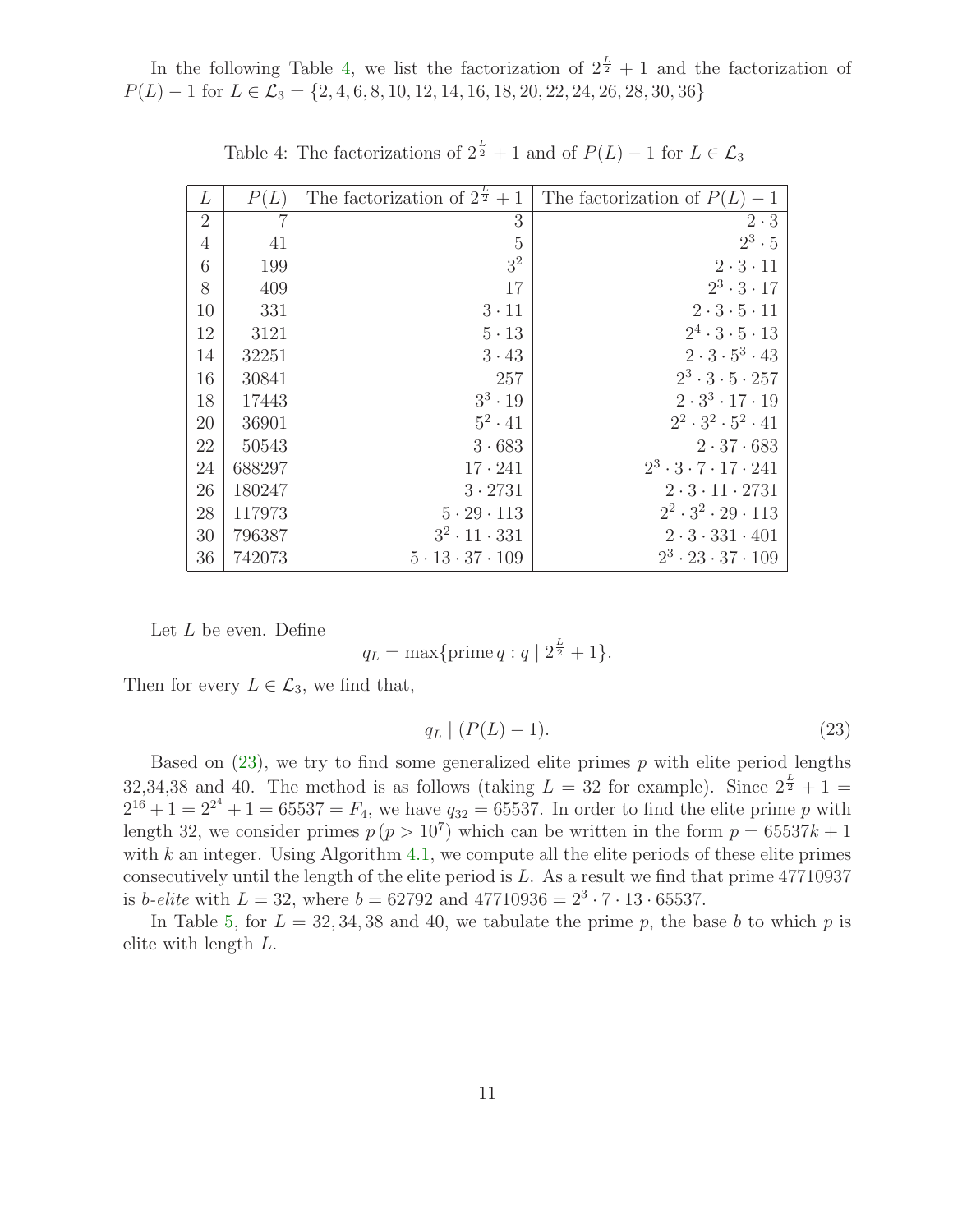|     | $\boldsymbol{\eta}$ |       | b The factorization of $2^{\frac{3}{2}}+1$ The factorization of $p-1$ |                                            |
|-----|---------------------|-------|-----------------------------------------------------------------------|--------------------------------------------|
| 32  | 47710937            | 62792 | 65537                                                                 | $2^3 \cdot 7 \cdot 13 \cdot 65537$         |
| 34  | $51118471$   106257 |       | $3 \cdot 43691$                                                       | $2 \cdot 3^2 \cdot 5 \cdot 13 \cdot 43691$ |
| -38 | 78643351   661362   |       | $3 \cdot 174763$                                                      | $2 \cdot 3^2 \cdot 5^2 \cdot 174763$       |
| 40  | 100663393   54712   |       | $17 \cdot 61681$                                                      | $2^5 \cdot 3 \cdot 17 \cdot 61681$         |

<span id="page-11-5"></span>Table 5: Elite primes p with length  $L = 32, 34, 38$  and 40

Remark 4.3. For every  $L \in \{32, 34, 38, 40\}$ , the prime p we find in Table [5](#page-11-5) may be larger than  $P(L)$ .

From Table [5,](#page-11-5) we have the following Lemma [4.3.](#page-11-6)

<span id="page-11-6"></span>Lemma 4.3. For every

 $L \in \{32, 34, 38, 40\},\$ 

there is a generalized elite prime  $p \leq 100663393$  with elite period length L.

Theorem [2](#page-2-0) follows from Lemma [1.1,](#page-1-2) Lemma [4.2](#page-8-3) and Lemma [4.3.](#page-11-6)

We have known that for each even  $L \leq 40$ , there is a generalized elite prime p with elite period length L such that  $q_L | (p-1)$ . But it is still an open problem whether for every even L there is a generalized elite prime p with elite period length L such that  $q_L | (p-1)$ .

### 5 Acknowledgement

We thank the referee for kind and helpful comments that improve the presentation of the paper.

## <span id="page-11-1"></span>References

- <span id="page-11-0"></span>[1] A. Aigner, Über Primzahlen, nach denen (fast) alle Fermatzahlen quadratische Nichtreste sind. Monatsh. Math. 101 (1986), 85–93.
- <span id="page-11-2"></span>[2] A. Björn and H. Riesel, Factors of generalized Fermat numbers. *Math. Comp.* 67 (1998), 441–446.
- <span id="page-11-3"></span>[3] A. Chaumont and T. Müller, All elite primes up to 250 billion. *J. Integer Seq.* 9 (2006), Article 06.3.8.
- [4] A. Chaumont, J. Leicht, T. M¨uller and A. Reinhart, The continuing search for large elite primes. *Int. J. Number Theory.*  $5$  (2009), 209–218.
- <span id="page-11-4"></span>[5] R. Crandall and C. Pomerance, Prime Numbers, a Computational Perspective, 2nd ed., Springer-Verlag, 2005.